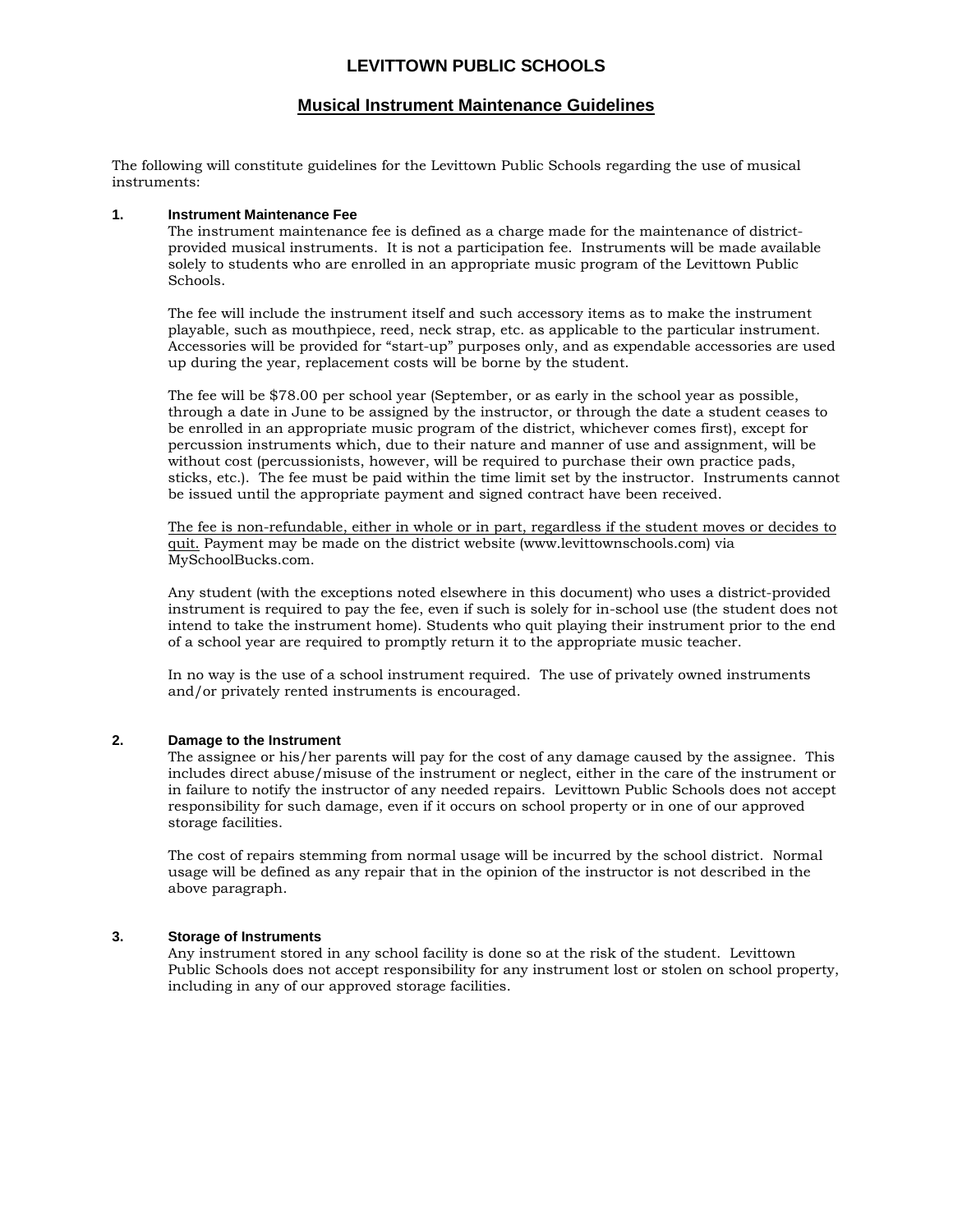#### **4. Loss or Theft of an Instrument or Accessories**

In the event that an instrument is lost or stolen, the cost of replacing the instrument, or actual replacement of the instrument, will be the responsibility of the assignee. The assessed replacement cost, may or may not be the same as the original cost of the instrument due to inflationary price increases.

A replacement charge, or actual replacement, will also be assessed for any missing accessories, which are expected to be returned along with the instrument. Levittown Public Schools does not accept responsibility for any instrument lost or stolen on school property, including in any of our approved storage facilities.

#### **5. Use of More Than One Instrument by a Student**

There will be no additional charge for the use of more than one instrument, if the teacher requests such use.

If requested by the student, the additional instrument(s) may be obtained in accordance with normal procedures, subject to availability.

Depending upon availability, students who play larger instruments i.e. Tuba, Baritone, French Horn, String Bass and Cello are normally provided with an extra instrument for at home practice at no additional charge, **if available** in our district-owned inventory.

**6. Enrollment in the Music Program by More than One Student From the Same Family** Each student may obtain an instrument according to normal procedures. Instrument Maintenance charges will be on a per instrument basis.

#### **7. Summer Use of Musical Instruments**

Upon special parental request, musical instruments will be made available to students for the summer at no further charge according to the following guidelines:

- A. Summer use of a musical instrument will be made available only to those students who have obtained instruments from the school district during the preceding school year, and/or enroll in the Levittown Summer Music Program. In addition, non-summer students must be enrolled in a school district music program for the upcoming school year.
- B. Availability of the instrument will be in accordance with the number of instruments in the school's own inventory, excluding instruments rented by the district from outside sources (these instruments have to be returned in June).
- C. Priority will be on a first-come, first-served basis.
- D. Students who will be changing schools (elementary to middle school or middle to high school) may only request instruments for summer use from the school they will be attending in the fall.
- E. The instrumental music teacher will keep strict records, including a new Musical Instrument Maintenance Contract (even though no funds will be collected for summer use).

#### **8. Financial Hardship and Further Questions**

In case of financial hardship, summarize the difficulty in writing and send it, through the school music instructor, to the District Music Curriculum Associate For Music for consideration.